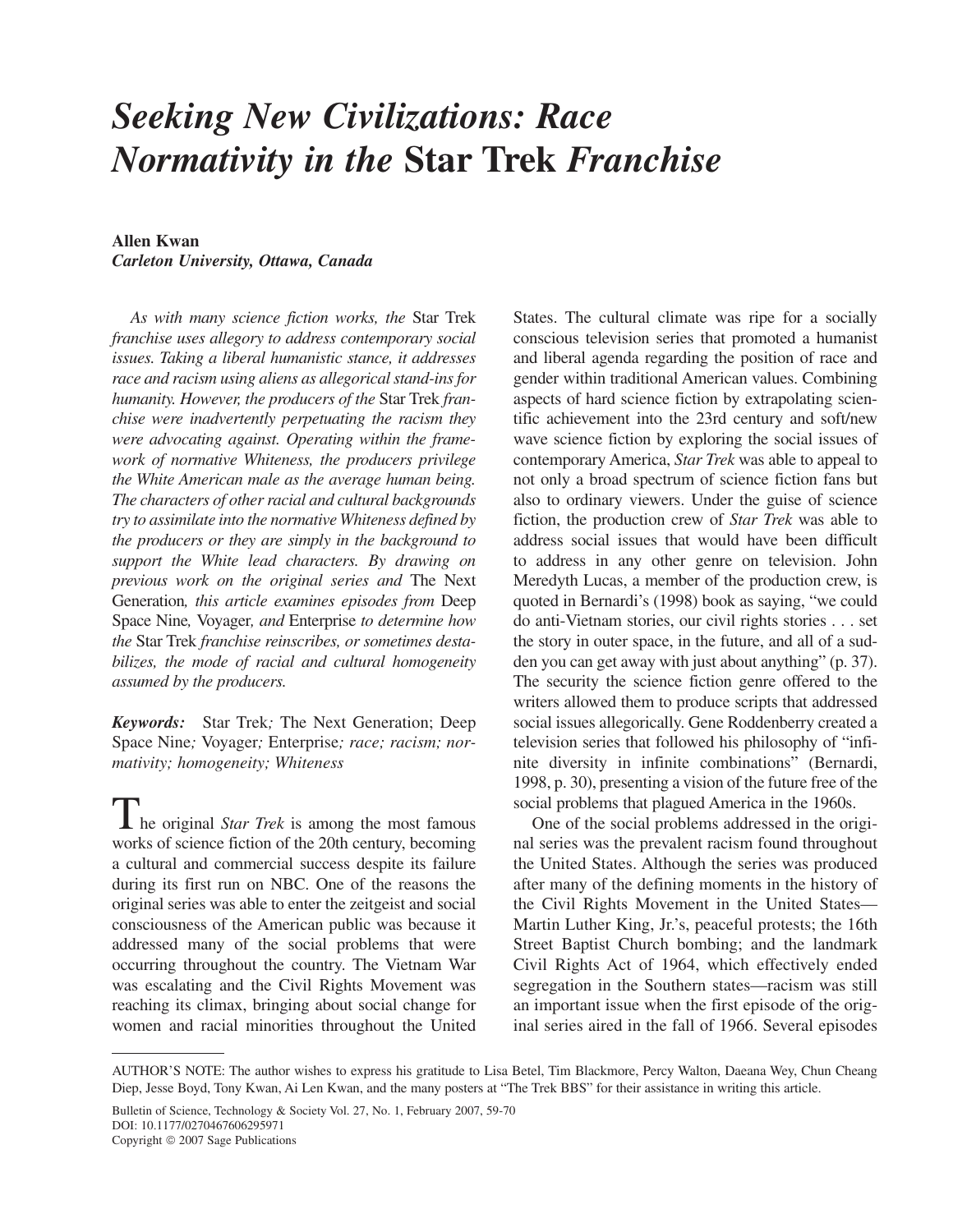throughout its 3-year run addressed racism through allegorical or historical narratives, typically portraying those who practice racism as ignorant and unenlightened. However, although the producers of the original series believed that they were progressively addressing racism in America, they were also writing episodes from a position of normative Whiteness, a condition described by Montag (1997) as the privileging of European Whiteness as the dominant norm. Montag suggests that this condition of normativity arose out of the universalistic theories of philosophers John Locke and Jean-Jacques Rousseau, both of whom attempted to create a definition of humanity that incorporated all human beings regardless of race, culture, and place of origin. However, through their framework of universalism and their attempt to define an essentialized human being, they created a definition of humanity that equated being "human" with being European and White, while giving subhuman or proto-human status to Africans and Native Americans. Wagner and Lundeen (1998) ruminate in their article that normative Whiteness is a feature that operates in "anthropology texts where human evolution is pictured (literally) as a parade of successively 'evolved' male primates with a European man in the lead," rhetorically wondering, "why not an Asian woman [at the end of the evolutionary chain]?" (p. 176). Although Gene Roddenberry and his production crew believed they were projecting liberal humanist values to their audience, particularly regarding the issue of racism, they have also created a television series that is a product of the normative Whiteness that has become engrained in American and European culture. The end result is a series that attempts to progressively address the issue of racism but also inadvertently perpetuates the contemporary America's mode of normative Whiteness, privileging Whiteness as the racial and cultural norm that all other racial and ethnic groups should strive to attain.

Although *Star Trek* addresses the issue of race primarily through allegory, as noted by Robin A. Roberts (2000), who asserts that "all television aliens must be read as ciphers for humanity" (p. 207), it is important to examine the nonallegorical human characters that populate the franchise. The human characters are the characters with whom the audience can readily identify not only because they are the main characters of their respective series but also because they represent a relatable vision of humanity's future, sharing many of the same emotions and desires found in contemporary America. Acknowledging that the characters featured in each series are the first "ciphers for humanity" the audience sees when they

watch *Star Trek*, each series uses a multicultural cast along with the assumption of race and cultural normativity to portray a future that has overcome 20thcentury racism. Wagner and Lundeen (1998) point out that despite the fact that they had peripheral roles, Uhura and Sulu were "among the first television characters to portray African Americans or Asians simply as people whose roles were not inherently linked to an ethnic background" (p. 165). Although this strategy of normativity and multiculturalism may have been considered socially progressive in 1966, it cannot be applied to the more recent iterations of the franchise, as race relations have drastically changed in the 1980s, 1990s, and the new millennium. Although the simple act of casting raced actors to play nonstereotypical characters was forward thinking in a time when such characters were a rarity on television, by the end of the 20th century, the standards and expectations of a socially progressive television series are greater. By considering specific characters and episodes from *Star Trek: Deep Space Nine*, *Star Trek: Voyager*, and *Star Trek: Enterprise*, this article will examine how the three series consider race and racism within the framework of normative Whiteness that lies beneath the utopian message of the *Star Trek* franchise. Although there are a few episodes that acknowledge the existence of racism and attempt to deconstruct the racial and cultural normativity that defines the franchise, many other episodes simply perpetuate this underlying homogeneity by relying on racial stereotypes, by displaying a general ignorance of race issues, or by simply ignoring race issues completely.

Although this article's main focus will be on the final three iterations of the franchise, it is important to examine the original *Star Trek*, as it is not only the origin of Roddenberry's "liberal-humanist discourse" (Bernardi, 1998, p. 31), but it is also the origin of the contradictory messages of "racelessness" and cultural normativity, both of which form the basis of the entire *Star Trek* franchise. The first episode of the original series, "The Cage" (Roddenberry & Butler, 1966), was not broadcast on television until 1988, nearly two decades after the series was cancelled. Filmed as a pilot used to sell the series to the broadcast networks at the time, it featured nearly an entirely different cast of characters. With a primarily White cast, the pilot episode focused on feminist civil rights, casting a woman as the second in command of the *U.S.S. Enterprise*. The pilot was rejected by NBC executives for a variety of reasons, including the fact that it portrayed a woman in a position of power, leaving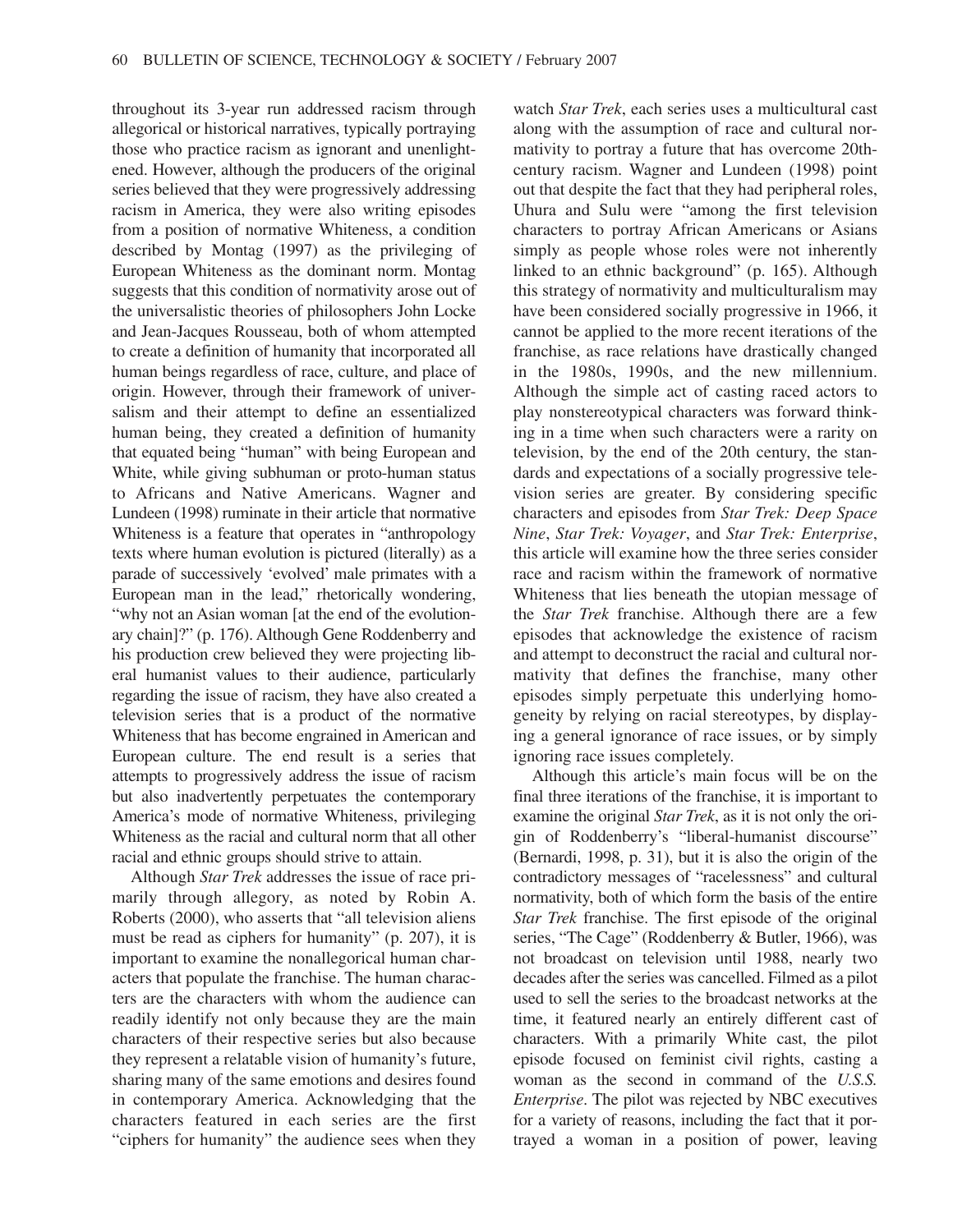Roddenberry and his production crew to shoot another pilot and change the cast of characters. Moving away from feminist civil rights, the production crew shifted its focus toward racial civil rights and responded by casting a multicultural and multiracial crew for their second pilot. Several new raced characters were introduced in the second pilot, including Sulu, a pan-Asian American; Uhura, of Swahili origin; and Spock, an alien-human mulatto. Although Spock's mixed-raced heritage makes him a victim of racial prejudice several times throughout the series, the primary function of his racial hybridity is to serve as a reification of the conflict between human emotion and human logic. For Sulu and Uhura, racial and cultural normativity could be seen when the characters were first conceived. In his chapter on the original series, Bernardi (1998) examines the problems of stereotyping and normativity that are found in the two minority characters. For example, in the casting sheets, Sulu is noted as finding "Asians . . . rather 'inscrutable'" (p. 40), eschewing his racial heritage and embracing European culture and history. Uhura is described as a "highly female female" character who entertains the crew by singing (p. 42), becoming an object of exoticization and fetishization. As a highly sexualized Black woman whose function is to entertain and serve a predominantly White crew, the problematization of Uhura is quite evident. In addition to being an object of desire, Nichelle Nichols, the actress who portrayed Uhura, was also greatly aware of her status as "background color" (p. 41), noting that her character had no real role in the show and that there were times when she didn't even have to read the script because she knew that she would be little more than an object on the series. Perhaps as a sign of how unimportant these characters were, both Uhura and Sulu were not given first names. Theirs were strictly background roles, used only to provide "background color" to an otherwise White cast.

The problems of racial normativity and stereotyping found in the original series do not end with the cast of characters. Bernardi (1998) concludes his chapter by noting that there are several episodes throughout the original series that further problematize *Star Trek*'s liberal humanist project. He begins his analysis by examining the episode "Let That Be Your Last Battlefield" (Crawford & Taylor, 1969), suggesting that it is a prime example of the values that *Star Trek* wishes to project to its audience. The episode features two aliens racially differentiated from each other by their skin color, where one alien has skin that is White on the left side of his body and Black on the right, while the other alien's skin has the reverse coloring. As the episode

unfolds, it is revealed that these aliens, and their respective peoples as a whole, hate each other because of the difference in their skin color. By the end of the episode, the Enterprise crew discover that their peoples have annihilated each other and that they are the only members of their species left alive (Bernardi, 1998, p. 27). This episode is a representation of how *Star Trek* typically operates, using allegory to depict the consequences of real-world racism. However, the moral didacticism of many of the original series' episodes is often inadvertently undercut by the writers and producers themselves. In the next two episodes Bernardi (1998) examines, the racial normativity exhibited by the production crew supersedes the progressive message of the series. The episode "Plato's Stepchildren" (Dolinsky & Alexander, 1968) is famous for featuring the first interracial kiss on American television, a moment that has become one of the most important events in television history. But, as Bernardi notes, the kiss is problematized not only by the fact that Kirk is forced by aliens to kiss Uhura but also with shots and framing by the director that emphasize that Kirk is physically resisting the aliens as much as possible, showing his "anger and resentment" (p. 39) and signaling to the audience that he is in an undesirable position. In the same scene, there is yet another "forced" kiss, this time between two White characters, Spock and Nurse Chapel. Unlike the interracial kiss, both characters enjoy being forced into this position, and the kiss is shot by the director to emphasize the potential romantic undertones between the two characters (p. 38). The message is unfortunate, as the episode visually suggests that a White man must be coerced into kissing a Black woman and that such a kiss must be avoided at all costs, while also suggesting that a kiss between a White man and a White woman is perfectly natural and inherently imbued with a sense of romance.

Bernardi (1998) ends with an in-depth analysis of "The Paradise Syndrome" (Armen & Taylor, 1968), an episode in which Kirk is struck with temporary amnesia and integrated within a Native American tribe that has mysteriously been placed on another planet. He notes that this episode displays ignorance of specific Native American tribes, condensing the traits of several tribes into one fictional tribe, ignoring the advice of an expert who attempted to fix these errors (Bernardi, 1998, p. 48). The episode is also an example of the fetishization of Native American culture and is an example of the "noble savage" myth prevalent in Western culture, as it presents a fictional idealization of precolonization Native Americans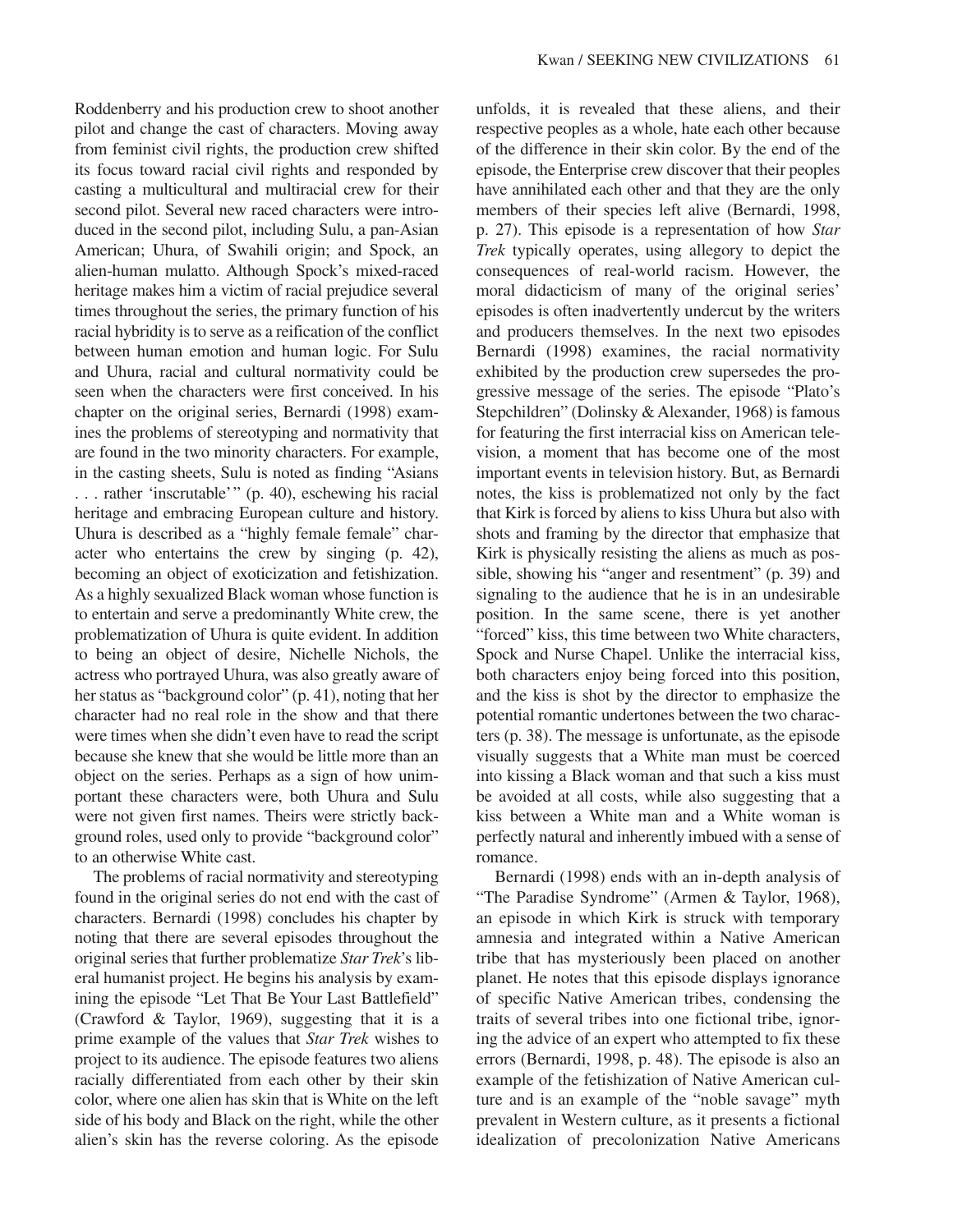(Bernardi, 1998, p. 45). Not only does it create an idyllic and fetishized Native American space, the episode also privileges Whiteness and American culture, as Kirk is turned into a god as a result of his "natural" intellectual superiority over the Natives (Bernardi, 1998, p. 47). And although he is married to a Native American girl in the episode, the story evokes the standard "white/red miscegenation narrative" in which the Native American girl dies, after she is stoned by the her fellow Native Americans for siding with Kirk, to allow the White male hero to escape his marriage and his allegiance to the inherently primitive nature of the Native Americans and regain his status as a racially, culturally, and intellectually superior White male (Bernardi, 1998, p. 49). This episode is a prime example of Montag's "normative Whiteness," as the White male is inherently superior and therefore more "human" than the savage and backward Native Americans. That the episode ends with the White captain rejecting this idyllic Native American society and reintegrating into the technologically and morally superior normatively White society emphasizes the episode's privileging of Whiteness over other races and cultures.

It is not surprising that *Star Trek: The Next Generation*, the second series of the franchise and the last series for which Roddenberry was directly responsible, operates within the same framework as the original series, producing several episodes that are similar to "The Paradise Syndrome." Many critics, including Bernardi, Wagner, and Lundeen, have examined episodes such as "Code of Honor" (Powers, Baron, & Mayberry, 1987), which, in the words of Wagner and Lundeen (1998), depicts a tribal society that is a "caricature of Islamic West Africa" (p. 162). Not only do many of the episodes operate in the same way, but the demographic of the cast is also similar to the original series, complete with a human-alien mulatta character, African American characters, and a recurring Asian character whose raced nature does not play into the series at all. They exist solely to provide an example of how raced peoples have assimilated into the cultural and social norms of an American, or perhaps European, future. Even after Roddenberry's death, the series continued to exhibit the assumption of normative Whiteness in the 24th century, projecting a liberal humanist future that is supposedly void of racism, sexism, and classism. In "Time's Arrow, Part 2" (J. Taylor & Menosky, 1992), an episode in which Samuel Clemens is transported to the 24th century via an alien time portal, Clemens expresses his doubts on the future of humanity

because of what he has experienced in the 19th century. Skeptical of the utopian future that he sees around him, he asks Deanna Troi, "I come from a time when men achieve wealth and power by standing on the backs of the poor . . . when prejudice and intolerance are commonplace . . . where power is an end unto itself. . . . And you're telling me that isn't how it is anymore?" (J. Taylor & Menosky, 1992). A bemused Troi simply replies, "That's right" (J. Taylor & Menosky, 1992), thereby summarizing not only the simplicity and totality of *Star Trek*'s position on the future of humanity but also reminding the audience that the franchise does not provide any explanation as to how this utopian future is constructed. This is a future that is absent of any influence from African, Asian, Middle Eastern, and South American members of humanity, implying that a utopian society can only be formed out of a cultural and racial normality based on Western norms and ideals. The cultural and racial homogenization exhibited by *Star Trek: The Next Generation* is simply a continuation of the future projected by the original *Star Trek*. Roddenberry's liberal humanistic project is very much alive, as is the project's privileging of Whiteness and Western cultural norms. This is important because many of the producers and writers of *Star Trek: The Next Generation* went on to control the next three series in the franchise, carrying with them their liberal ideals but also their cultural and racial biases.

The first two series in the franchise, and to a lesser extent the movie franchise, are the foundation on which the last three series were built. In addition to the continuity of plot, character, and setting, *Star Trek: Deep Space Nine*, *Star Trek: Voyager*, and *Star Trek: Enterprise* also continue to express liberal humanistic ideals, reiterating the raceless and classless future envisioned by Roddenberry. The three latter series also exhibit the pattern of normative Whiteness and cultural homogenization shown in the first two series, continually and unwittingly undermining the message of human social evolution with each episode produced. *Deep Space Nine* falls into this paradox, reproducing the very racial and cultural biases that the franchise is trying to dispel. For example, Winn (2004) notes in his article that Nog, a Ferengi,

makes the "right" and "noble" choice and rises above his despised race to embrace the values of the dominant culture [of humanity/the Federation]. Nog proves that a Ferengi can abandon his "detested" culture's values and become a "credit to his race" from the dominant culture perspective. (para. 44)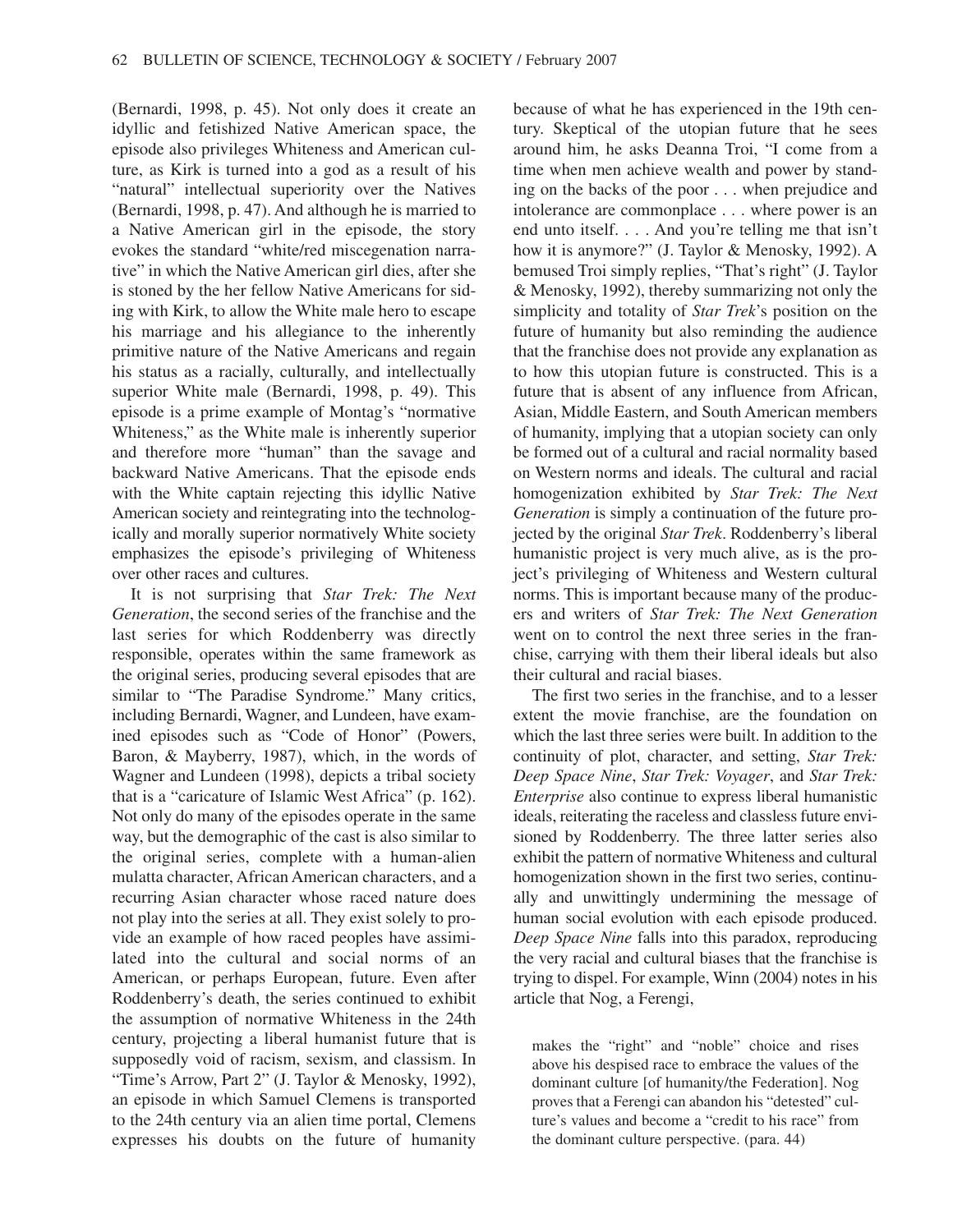Like Sulu, who finds Asians inscrutable and learns to assimilate into the American-centered *Enterprise* crew, Nog learns to grow beyond his "primitive" culture and assimilate into the culture of the racial and culturally homogeneous and "morally advanced" Federation, a futuristic projection of the United Nations headquartered on Earth. However, despite expressing the same contradictory message as the previous series in the franchise, there are times when the producers of *Deep Space Nine* are aware of the problems exhibited in *Star Trek*'s supposedly liberal humanistic ideals. Skepticism of the Federation is openly discussed in several episodes. For example, in the episode "The Maquis, Part 2" (Behr & Allen, 1994), a character is given the opportunity to criticize the Federation:

The trouble is Earth—on Earth there is no poverty, no crime, no war. You look out the window of Starfleet Headquarters and you see paradise. It's easy to be a saint in paradise, but the Maquis do not live in paradise. Out there in the demilitarized zone all the problems haven't been solved yet. Out there, there are no saints, just people—angry, scared, determined people who are going to do whatever it takes to survive, whether it meets with Federation approval or not.

This is one of the first times in the franchise that the values of the Federation are called into question. Similar to many real-world modern governments, the Federation fails to protect its most vulnerable and marginalized citizens, dispelling the blanket utopianism that was integral to the first two series.

Beyond the skepticism of the government body to which most of the main characters in *Star Trek* answer, *Deep Space Nine* diverges from the other series in the franchise on several other fronts. The series is set on a space station that becomes embroiled in an intergalactic war that threatens the very existence of the Federation, rejecting the starship-based, alien-of-the-week episodic nature that formed the narrative basis of the other series. This war provides an opportunity to critically examine the Federation and the morality of Starfleet officers who serve the Federation. Unlike Captains Kirk and Picard, Starfleet officers in *Deep Space Nine* make morally ambiguous choices, all in the name of ensuring victory in the war against the Dominion. The moral relativism of these Starfleet officers can be seen in episodes such as "Paradise Lost," "Inter Arma Enim Silent Leges," and most strikingly "In the Pale Moonlight" (M. Taylor & Lobl, 1998), an episode in which the main character of *Deep Space Nine* facilitates the assassination of a Romulan ambassador to trick the Romulans into joining the Federation's war against the Dominion. It is also the only series that resists the heteronormativity that is present in the rest of the franchise, most notably in "Rejoined" and the "Mirror Universe" episodes, even if its representation of bisexuality is problematized. Most important, the series diverges from the franchise in its main character, an African American Captain named Benjamin Sisko, portrayed by Avery Brooks. In addition to portraying the first African American captain to lead a *Star Trek* series, Brooks is also attributed with introducing 20th-century race issues into the series, without relying on the crutch of allegorical alien stand-ins, because of his involvement in various civil rights organizations. This awareness of contemporary race issues can be seen in the character of Benjamin Sisko himself, who is designed to be a positive role model for the African American audience. Throughout the series, Sisko is forced to juggle the demands of his career, which include being a soldier, while trying to raise his young son, Jake. Sisko becomes a widower in the opening moments of the pilot episode, forcing him to become a single father trying to learn to raise his son while learning to cope with the death of his wife. The depth of his personal life allows for a positive portrayal of an African American family on television. Accordingly, there are several individual episodes that focus solely on Benjamin and Jake's father-son relationship, such as "The Jem'Hadar," "Explorers," and "The Visitor." This positive representation of an African American family was so important to Brooks that he asked the producers to change the ending of the series in "What You Leave Behind, Part 2" ("What You Leave Behind," 2006) so that this father-son relationship would not end. The Sisko family was given further prominence when Joseph Sisko, Benjamin's father, and Kasidy Yates, Benjamin's eventual second wife, were introduced later in the series.

By giving Benjamin Sisko a family and a permanent love interest, the producers created a fully developed character, humanizing him further than any of the other *Star Trek* captains in the franchise, all of whom were single and childless. In addition to having a full personal life, Sisko is also aware of Earth's, and specifically America's, history of racism. His awareness of 20th-century racism allows the writers to introduce and address racism within humanity directly for the first time in the franchise, without relying on metaphor and allegory. However, even when candidly addressing the issue of racism in a modern context, there are times when *Deep Space Nine* perpetuates the racial normativity found in the first two series. In the episode "Badda-Bing, Badda-Bang" (Behr, Beimer, & Vejar,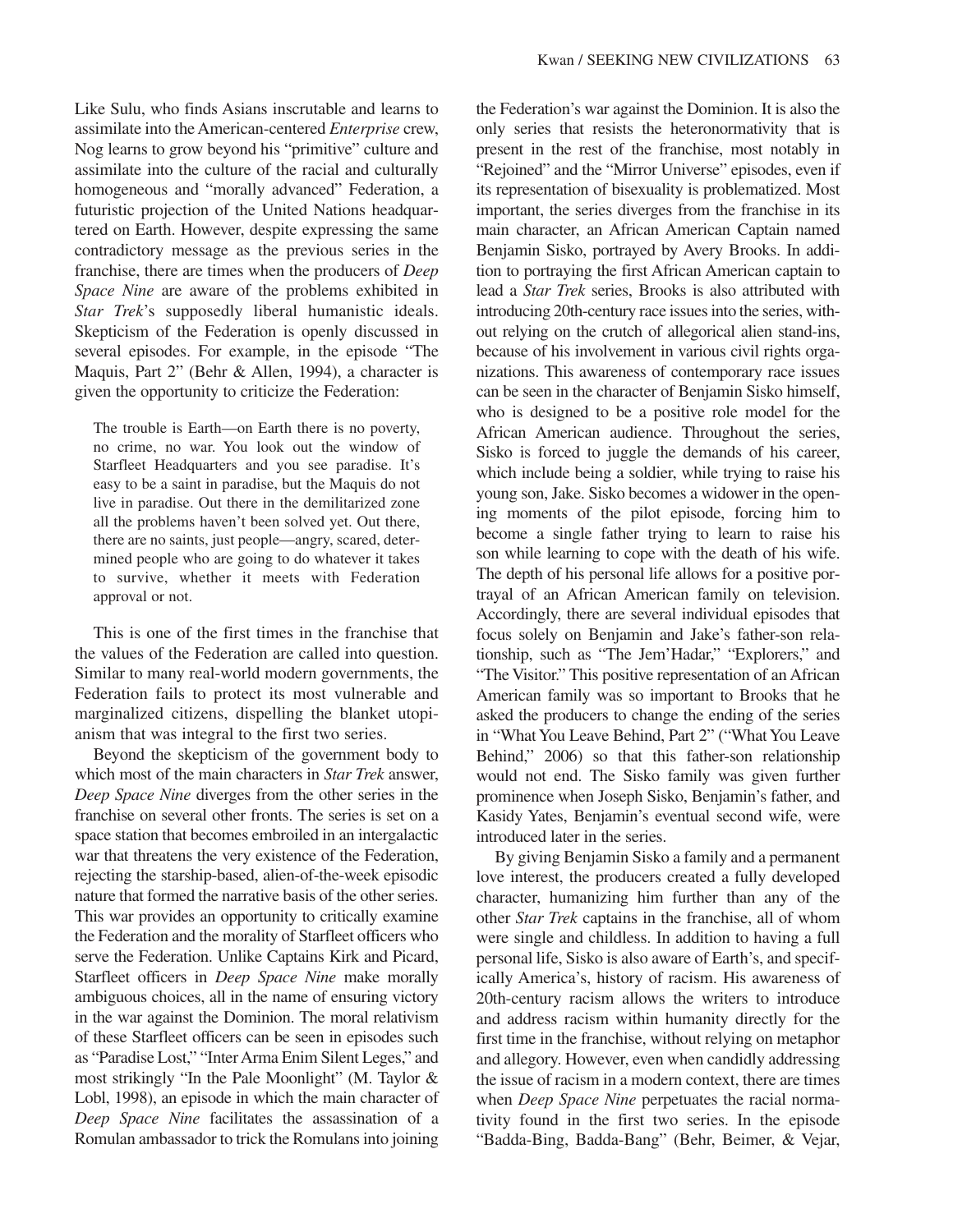1999), the crew of *Deep Space Nine* takes part in an adventure set in a holographic reproduction of a 1962 Las Vegas casino lounge. When Kasidy asks Sisko to participate, he has reservations about a recreation that ignores the segregation of Whites and Blacks, noting that it's a "lie" and that in a Las Vegas casino in 1962, Blacks could only be "performers or janitors, but customers? Never" (Behr et al., 1999). Kasidy responds by saying that even if it isn't accurate, it is a recreation of "the way things should have been" and ends the conversation by suggesting that the holographic reproduction "reminds us that we are no longer bound by any limitations, except the ones we impose on ourselves" (Behr et al., 1999) and that there isn't anything wrong with having a little fun as long as they don't forget about the past. The message is a positive one, declaring that the characters should not feel ashamed of trying to enjoy a holographic reproduction of the past despite the fact that they would have been discriminated against if they were to enter a real Las Vegas casino lounge in 1962. This is a message that could only apply to a society where racism has been completely eliminated and has become an anachronism. Even if the issues of normative Whiteness in the *Star Trek* franchise are set aside, this message is highly problematic in a 20th-century context. The producers appear to suggest that contemporary African Americans should be able to enjoy romanticizations of the past in the form of cinema, television, and other artistic media as long as they do not forget the racism they and their ancestors experienced. At best, it is an idealization of race issues in contemporary America; at worst, it is a patronizing demand to a disenfranchised minority, asking them to bury and forget some of the more troubling aspects of American history and demanding that they absorb into the mainstream, which is defined by normative Whiteness. Additionally, the episode would also seem to suggest that White Americans should be able to enjoy romanticizations of the past without feeling any guilt over the racism of their ancestors.

Issues regarding race in 20th-century America are directly addressed in the episode "Far Beyond the Stars" (Behr, Beimer, & Brooks, 1998), in which Captain Sisko experiences a crisis of confidence after one of his close friends is killed in action. As he considers leaving the war behind him, aliens known as The Prophets give him a dream-vision to help him overcome his doubts about the war. In this dream, he is transported to an American town in the 1950s and takes on the role of Benny Russell, a writer who works at a science fiction magazine called "Incredible Tales."

His dream becomes a recreation of the African American experience in 1950, as Benny Russell and the rest of his friends, including Willie Hawkins, one of the first African American baseball players to play in a White league, and Jimmy, a disenfranchised street youth, deal with racism in their daily lives. In one scene, Russell is asked not to come to work when author photographs will be taken for the magazine, because "the average reader is not going to spend his hard earned cash on stories written by Negroes" (Behr et al., 1999). In another scene, Hawkins is asked why he doesn't move to a better neighborhood when, as a famous baseball player, he clearly has the means to do so. He replies, "Are you kidding? They can hardly get used to the idea of me playing along side them. Living along side them is a whole other story" (Behr et al., 1999). From these scenes, it is clear that the episode is attempting to realistically portray issues of racism and segregation in America's past. Rather than examine racism as an anachronism of an unenlightened past, as the franchise has done up until this point, this episode addresses racism directly and acknowledges that it was a part of human history.

In a moment of self-awareness, the plot of this episode involves Benny Russell writing a science fiction story based on *Deep Space Nine* featuring an African American captain named "Ben Sisko." This metafictional conceit is used to show the audience that Russell isn't simply writing fiction but is in fact writing what will and has happened in the future, as the audience knows that Deep Space Nine and Ben Sisko are real. When Russell's story is rejected by his editor because it features a Black captain, Jimmy is not surprised: "A colored captain? The only reason they'll let us in space is if they need someone to shine their shoes! … As far as they're concerned, we'll always be niggers" (Behr et al., 1999). In spite of this setback and Jimmy's dose of pessimistic realism, Russell becomes obsessed with writing more "Ben Sisko" stories to the point where his editor is eventually convinced to publish the story as long as it is changed so that "Ben Sisko" is only a dream of a poor African American man hoping for a better future and not a real character. Despite this small victory, Russell's problems begin to mount as the racism of his world begins to decisively assert itself and overwhelm him. His friend Jimmy is shot by two White police officers, knowingly played by the same actors who play the roles of the villains in the series itself, for committing a petty crime. When Russell angrily confronts the police officers, they beat him in the middle of a public street in front of a crowd, knowing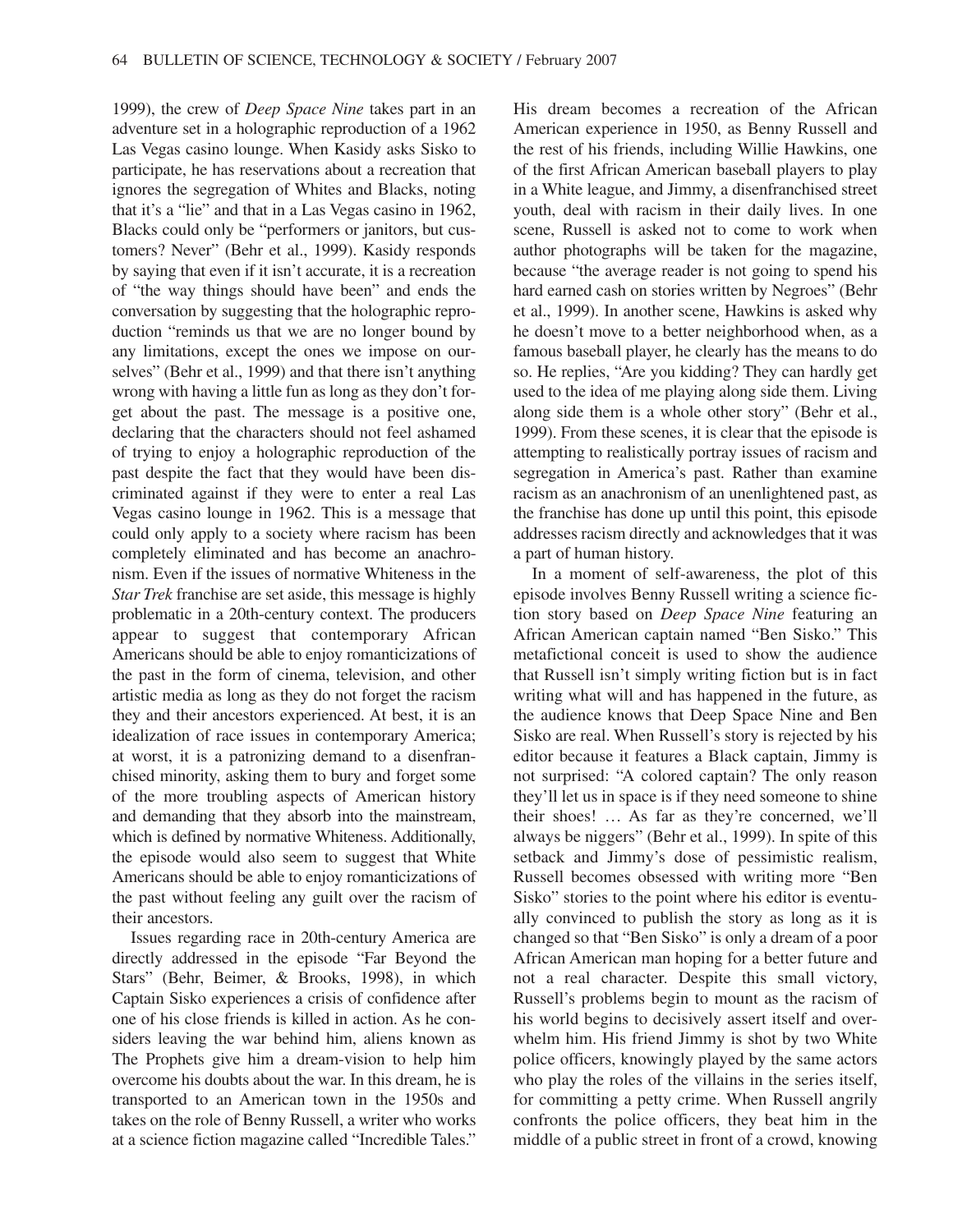that they would suffer no penalty. After a long recovery, he returns to the magazine's office only to discover that the publisher of the magazine has pulped the entire run of the issue that contained his story and that he has been fired. He begins to have a mental breakdown, but before he collapses and is taken away to an asylum, he declares, "I am a human being, damn it! You can deny me all you want, but you cannot deny that Ben Sisko exists!" (Behr et al., 1999), insisting that his fictional creations, Ben Sisko and Deep Space Nine, are real to the bitter end.

It would appear that institutionalized racism has driven Russell crazy, forcing him to regress into the fictional world of his story, but the audience empathizes with Russell because in the context of the series, Deep Space Nine and Ben Sisko are, in fact, "real." By insisting that Ben Sisko is a real person up until the moment he is taken away, Russell refuses to give in to a society that does not believe that an African American man could possibly become the captain of a space station. Russell's perseverance inspires the "real" Benjamin Sisko, who on waking from his vision realizes that he must continue to fight in the war and believe that he will emerge victorious, even if everyone around him believes the contrary. Russell's experience also becomes a comment on contemporary science fiction and contemporary society, where an African American captain can be written into a nationally and internationally syndicated television series without fear of censorship or economic penalty. This episode must be given credit for not only addressing racism directly in a way that no other series in the franchise had ever addressed, to the point where the main character himself becomes the target of racism, but for also questioning the position of normative Whiteness in American society. That the writers end Sisko's vision with Russell internalizing the pain of racism could be seen as the ultimate tragedy arising out of America's racist past.

The fact that Russell's only escape from racism is to be mentally overwhelmed and descend into insanity problematizes the message of the episode. The writers made a conscious decision not to have Russell fight or resist the racism that surrounds him, despite the fact that during this timeframe the Montgomery bus boycotts occurred, along with the creation of the Southern Christian Leadership Conference. And although it may not have been believable to have him fight back against the racist society given that the Civil Rights Movement was in its infancy, it is widely believed that the writers had written a positive ending that was cut from the script. The original ending

would have shown Russell on the sound stage of a television series called *Deep Space Nine* ("Far Beyond the Stars [DS9 Episode]," 2006), showing that the racist society had not succeeded in suppressing his "Ben Sisko" stories and that he was finally given the opportunity to tell his story. This ending was not used because it would have affected the continuity of the entire *Star Trek* franchise. Despite the problematic ending of "Far Beyond the Stars," it is the only episode in the franchise to depict racism in a historical context, disrupting *Star Trek*'s usual stance of race normativity. In fact, a parallel can be drawn between the publisher and editor of "Incredible Tales" and the producers of the *Star Trek* franchise, as both the fictional magazine and the television series choose to ignore race by presenting a vision of the future with only a single cultural and racial norm.

Although *Deep Space Nine* is the only series that addressed racism without resorting to allegory, it is not the only series that attempted to destabilize the concept of a racially homogenous future. Returning to the episodic, traveling-starship narrative found in the original series and *The Next Generation*, the fourth series in the franchise, *Star Trek: Voyager*, featured a multicultural ensemble cast, including a half Latin American/half Klingon character named B'Elanna Torres, a Native American character named Chakotay, an Asian American character named Harry Kim, and a Black Vulcan character named Tuvok. Although Harry Kim's and Tuvok's racial background are largely overlooked, race plays an important part in both Chakotay's and B'Elanna Torres's character development. Although Chakotay is used primarily as a supporting character on *Voyager*, delivering lines of exposition to further the plot, the series incorporated his Native American heritage into his role. In the first two seasons, he often helped the crew with vision quests and by using typical Native American accoutrements such as dream catchers and medicine bundles. As a result of his Native American background, the writers gave him an inherent spirituality not afforded to any other members of the crew, perpetuating the same "noble savage" stereotype found in the original series episode "The Paradise Syndrome." Chakotay's Native American heritage and spirituality play a major role in the second season episode "Tattoo" (Piller & Singer, 1995), in which Chakotay discovers the origin of the tattoo on his face and consequently the origin of Native American spirituality. Framed within a typical episode involving Voyager searching for resources, the story of Chakotay's youth and his anxiety over his Native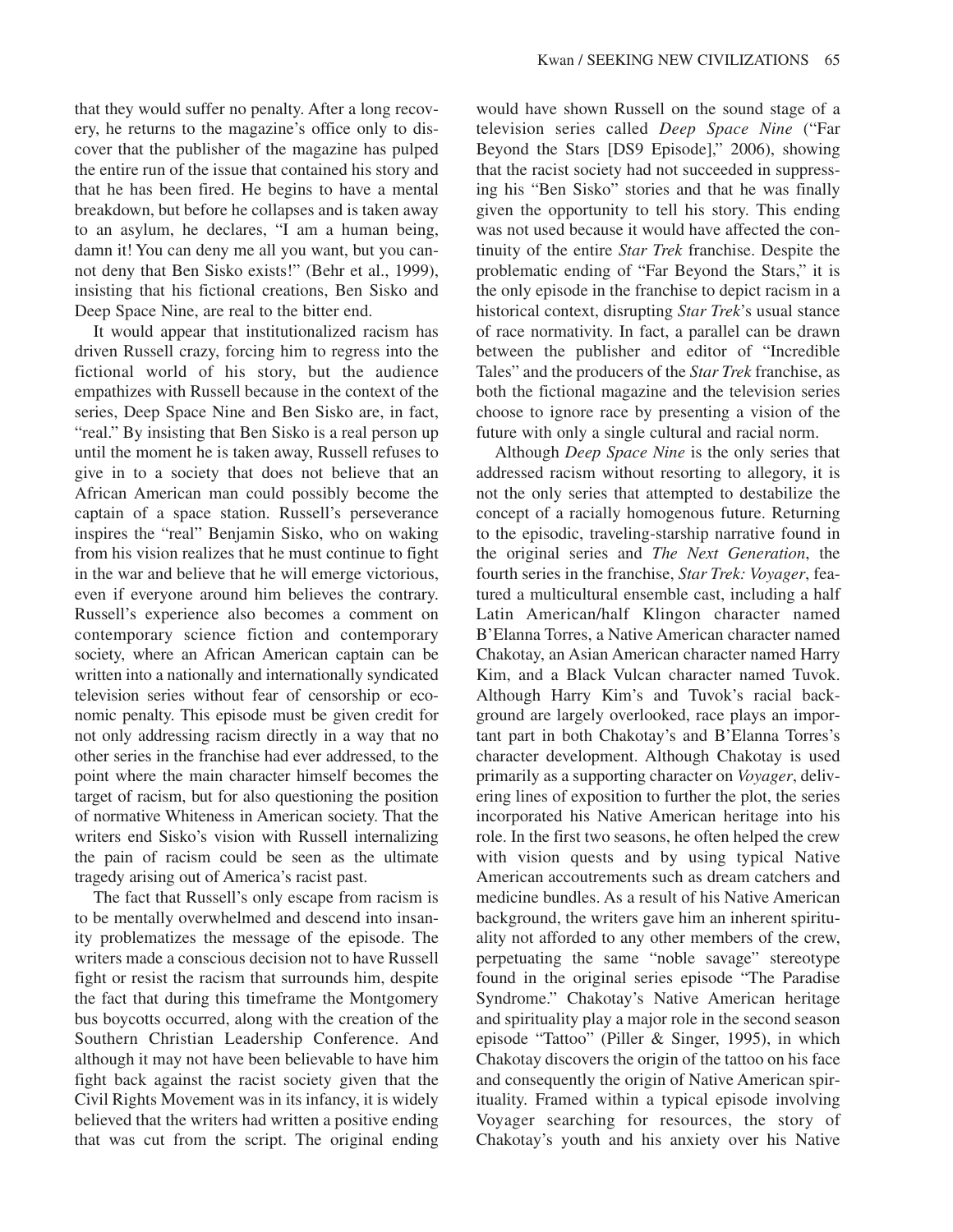American heritage unfolds through a series of flashbacks. Young Chakotay, his father Kolopak, and a few other men from their unspecified tribe are on a quest in a Central American jungle to find their ancestral relatives called the "Rubber Tree People," a group of Native Americans who have isolated themselves from mainstream society for several centuries. In the first flashback, the cultural differences between Chakotay and the rest of his tribe are made clear: He is divided from them by a linguistic barrier because he does not speak his tribe's language, and he is divided from them visually through his costuming, as he is the only member of the expedition who does not carry a backpack. Described as a "contrary" (Piller & Singer, 1995) from the moment of his birth, young Chakotay rejects the spiritual and natural wisdom of his tribe and embraces the future represented by Starfleet and the Federation. When young Chakotay tells his father that he is joining Starfleet, he declares, "Our tribes live in the past. A past of fantasy and myth. . . . Other tribes have learned to accept the 24th century, why can't ours?" (Piller & Singer, 1995). His father angrily replies that if he leaves the tribe to join Starfleet, he will "be caught between worlds" (Piller & Singer, 1995), finding a place neither in Starfleet nor his tribe. The distaste young Chakotay feels for the primitive nature of his tribe is finalized when the expedition makes contact with the Rubber Tree People; his father embraces his ancestral cousins while young Chakotay physically rejects them, pushing them away when they try to adorn him with one of their facial tattoos. Through young Chakotay's rejection of his culture, the episode seems to acknowledge that the Federation is culturally homogenous and that those who wish to become active members of the Federation must give up their own cultural heritage.

However, although the episode promotes an awareness of the racial and cultural normativity integral to the franchise's utopian future, it also perpetuates the noble savage myth and fetishizes Native American culture. As the episode continues, the Chakotay of the narrative present is captured by aliens who wear the same facial tattoo that he does. Recognizing this connection, he attempts to communicate with them by using the few words he remembers from his father's unspecified Native American language and makes peaceful contact. He learns that these aliens, known only in Native American mythology as "Sky Spirits," visited Earth 45 millennia ago and made contact with the first human beings to have crossed over the land bridge through the Bering Strait to North America. Recognizing that these early nomadic Native Americans had a "respect for the land and for other living creatures," the Sky Spirits "genetically bonded" with them to help them flourish in North America. For more than a minute, the first meeting between Sky Spirit and Native American is shown superimposed over footage of an unaltered, unexploited, pristine Arctic, reifying the Native American's inherent desire to protect nature from destruction. In *Star Trek*'s reality, Native Americans are genetically superior to Europeans who "ravaged" North America with war and disease. The franchise's incessant romanticization and essentialization of Native Americans shows the fallacy of its liberal humanist project, as the producers have created a universe where race and culture have either become homogenized by the normative Whiteness that defines this version of humanity's future, or caricatured and essentialized, where an entire civilization is defined by a few stereotypes.

Serving as a counterpoint to Chakotay's essentialized character, B'Elanna Torres's racial background, half human/half Klingon, is used by several writers to question the racially homogeneous nature of the franchise's projected future. Torres's Latina heritage is largely ignored, and her character is primarily an allegorical representation of the "tragic mulatta" stereotype (Roberts, 2000, p. 206), but the anxiety her character expresses over her racial hybridity is one of the few moments in the *Star Trek* franchise that destabilizes its own racial normativity. Following the typical tragic mulatta narrative, it is revealed that Torres's human father abandoned her Klingon mother early in Torres's childhood because he couldn't live with Klingons. As a result, Torres learned to loathe her Klingon heritage, blaming herself for the destruction of her family. Her angst over her racial hybridity features in several episodes throughout the series' sevenseason run. Torres's struggle begins in the first season episode, "Faces" (Biller, Glassner, & Kolbe, 1995), in which her Klingon and human halves are separated by an alien scientist. Although the human Torres first believes that being separated from her Klingon half is a blessing, she later feels that she is "incomplete" (Biller et al., 1995). However, her acceptance of her Klingon heritage is tempered by the fact that she is forced to reincorporate her Klingon half to survive. The episode ends with her resigned to her inescapable hybridity, as she says, "I just have to accept the fact that I'll spend the rest of my life fighting her" (Biller et al., 1995). At this point in Torres's character development, she admires the strength her Klingon heritage affords her, but she also wishes that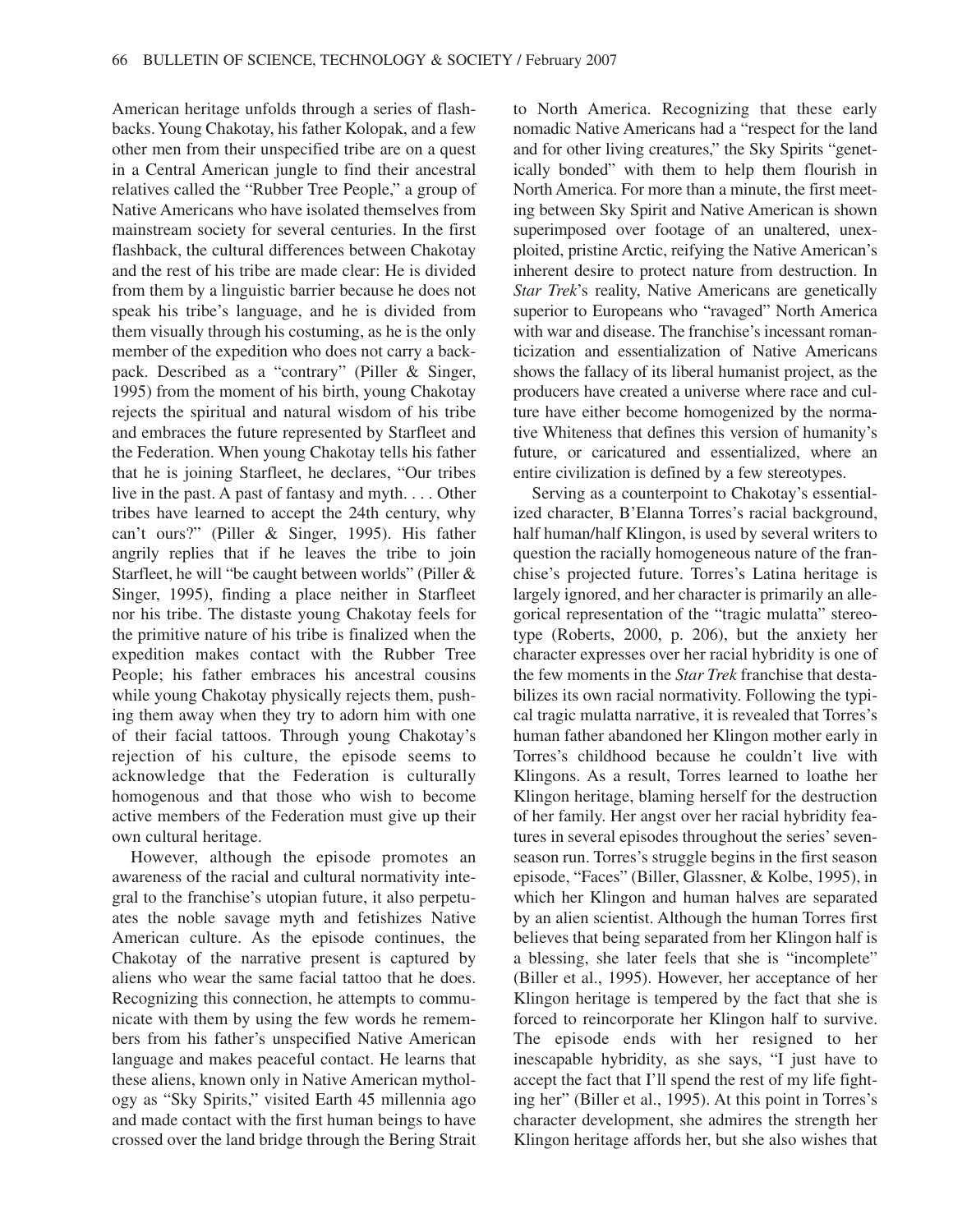she was fully human, a tacit acknowledgement of the racial normativity inherent to Starfleet and the Federation.

In the seventh season, Torres remains ambivalent about her Klingon background, despite having learned to embrace aspects of her Klingon heritage in previous episodes. In "Lineage" (Kahn & Lauritson, 2001), Torres learns that she is pregnant and begins to prepare for her daughter's birth. Because she conceived her child with her husband, a human being, she believes that her child will be free of any distinctive Klingon features, such as the ridged forehead. When she learns that her daughter will still look like a Klingon, she has a personal crisis and begins to remember her own troubled childhood. Using a flashback narrative structure similar to the one found in "Tattoo," the episode reveals that young Torres had difficulties trying to fit into a human society. Not only was she "treated like a monster" (Kahn & Lauritson, 2001) by the other human children because of her mixed heritage, but she also learned that her father had doubts about marrying a Klingon and having a half-Klingon child. Believing that she can spare her child from experiencing the same pain and anxiety that she felt as a child, she devises a plan to remove the Klingon genetic markers from her fetus, hoping to give birth to a "fully" human child. The episode suggests that the anxiety she feels for her daughter is a result of her "Othered" status within a racially homogeneous society. In one scene, she creates two holographic simulations, one in which her daughter is one quarter Klingon and another in which her daughter is fully human. The two versions of her daughter are physically distinct from each other; the Klingon version has black hair and a ridged forehead, whereas the human version has blonde hair and a smooth forehead. The director further differentiates them with the camera by shooting the Klingon version at a distance and the human version in a tight close-up, lingering on her lack of Klingon facial features. The different shots reveal Torres's internalized self-loathing, emphasizing that she prefers and identifies with her humanity more than her Klingon heritage. When her husband discovers that she wants to genetically change their daughter so that she will appear completely human, he tells her that their daughter will be accepted regardless of her racial identity. She responds, "When the people around you are one way, and you're not, you can't help but feel that there is something wrong with you" (Kahn & Lauritson, 2001), bringing to light the fact that they live in a society defined by an underlying racial normativity

that privileges humanity. Having been ostracized as a child, she has seen the effects of racial normativity firsthand, making her want to take the drastic step of genetically modifying her daughter to make her human. The episode reveals that her anxiety is caused by her fear that her husband will leave her for the same reason her father did, but the root of her fear is the racial normativity in which she grew up. Even though racism and prejudice has been purged from *Star Trek*'s projected future, the homogeneous nature of this projected society still rejects those who do not fit the norm. Although critics such as Burmedi (2000) suggest that Torres is on "a path of spiritual reintegration" (p. 325), the fact that she is unable to reconcile her hybridity until the end of the series highlights the inherent problem of a raceless society. By privileging specific attributes and characteristics as normal, those who exhibit different attributes and characteristics are automatically considered abnormal, regardless of how tolerant the society may be.

The final iteration of the *Star Trek* franchise does not continue the trend of destabilizing racial normativity exhibited in the previous two series. Instead, *Enterprise* reaffirms the racial normativity found in the original series by once again assuming that racism has become an anachronism in the future. In line with the original series, issues involving race and racism are only considered allegorically, as doing otherwise would contradict the assumption of race normativity. *Enterprise* featured a multicultural cast, including Hoshi Sato, a Japanese woman, and Travis Mayweather, a character of African American descent born on a deep space cargo ship, but as in the original series and *The Next Generation*, the racial background of the characters does not play a role in the series. For the most part, Sato is a supporting character on the series, featured in only a handful of episodes. Like Uhura, however, she serves as an object of fetishization for both the crew of the Enterprise and the audience, as in "Shockwave, Part 2" (Berman, Braga, & Kroeker, 2002), where her character is placed in a position where she accidentally loses her top and bears her breasts to her crewmates and the camera. Mayweather is a supporting character who features even less than Sato despite being one of the most experienced members of the crew. The only time he moves beyond his supporting role is in "Horizon" (Bormanis & Conter, 2003), when he temporarily leaves the Enterprise to return to his family's cargo ship. The fact that the characters exist solely to support the rest of the crew emphasizes the racial normativity of the series. Only when the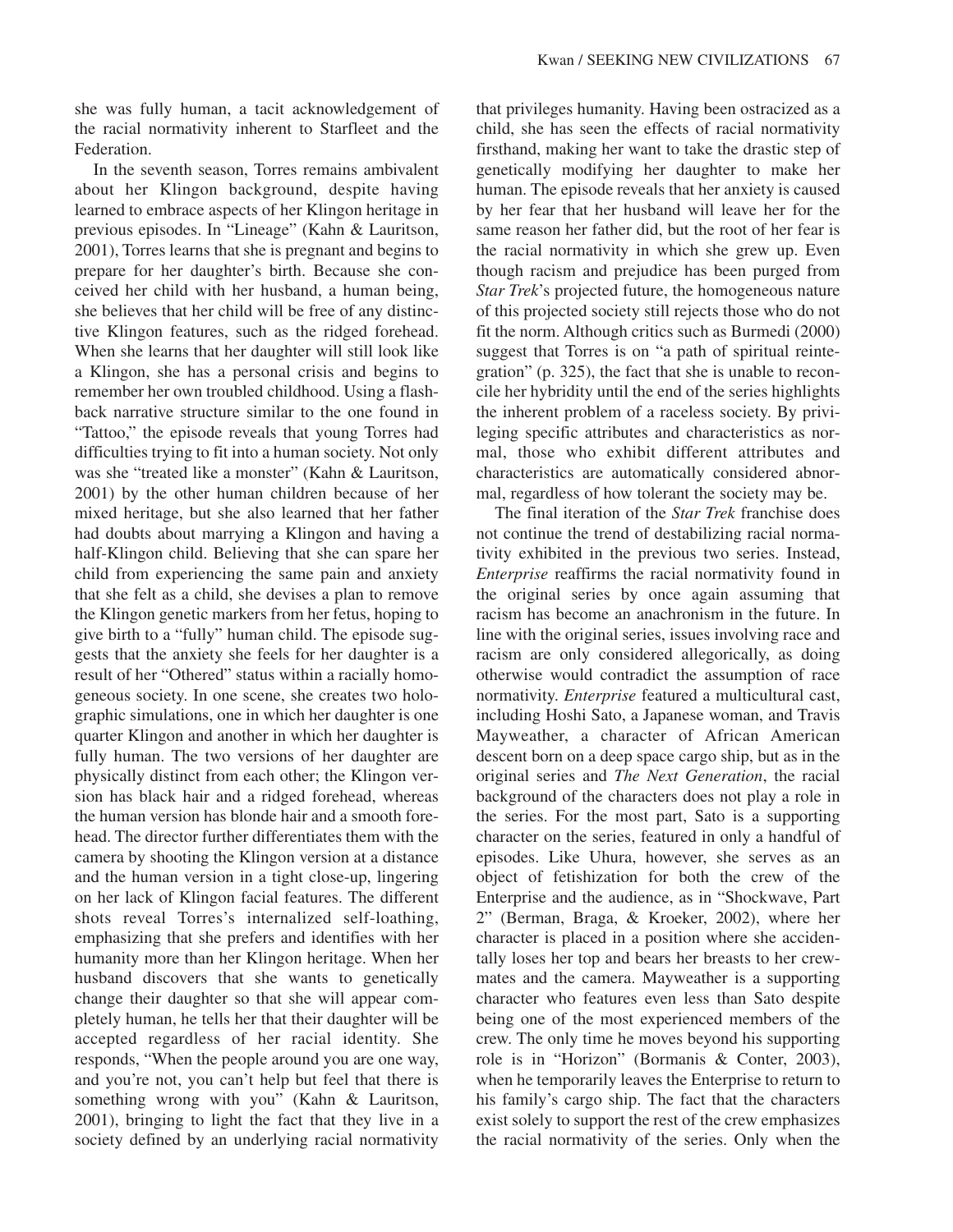characters leave the confines of the Enterprise are they able to express themselves and move beyond their supporting roles.

Like the other series in the franchise, *Enterprise* perpetuates the message of race normativity by assuming that racism within humanity has been eliminated, relying strictly on allegory to address the issue of racism. For example, "North Star" (Goodman, 2003) features a group of humans who are descended from humans who were abducted from America's "wild west" by aliens called the Skagarans. Turning the tables on their abductors, the humans revolt and subjugate their former captors. By the time Captain Archer and the *U.S.S. Enterprise* arrive, the descendants have completely taken control, treating the Skagarans as their racially inferior slaves. In the context of the episode, the Skagarans serve as an allegorical representation of 19th-century African Americans. To emphasize this point, the episode resorts to many visual codes and historical stereotypes. Despite being 200 years removed from their abducted ancestors, these humans live in a replica of a town from the "wild west," complete with dirt roads, a saloon, and a jail. Like 19th-century African Americans, the Skagarans are not allowed to be educated, so a young woman named Bethany takes it on herself to teach them how to read. When Captain Archer first meets Bethany, he tells her that he is from the "North" to convince her that he is sympathetic to her cause, perpetuating the American Civil War stereotype of a racist South and a racially tolerant North. By drawing these parallels, the episode reminds the contemporary audience of America's history of racism but also glosses over much of its racist past. The humans in this society are racially homogeneous, suggesting that the original abductees were either all White or that all of the non-White abductees were killed or denied the opportunity to have children. It is possible that the original White abductees may have had African American slaves or may have killed Native Americans for their land, and it is also possible that when the group was abducted, the White members ostracized those who did not conform to the racial norm. That the descendants of these abductors continue the western frontier lifestyle of their ancestors suggests that they may be racist toward the Skagarans and to nonracially conforming human beings as well. Not considering this point and assuming that racism has simply disappeared calls into question the overall message of the episode. When Captain Archer tells Sheriff MacReady, the man who is in charge of this society, that they must overcome "intolerance and prejudice" (Goodman, 2003) before they can return to Earth, it is clear that Archer is referring to the

treatment of the Skagarans. That MacReady and the other humans in this entirely White society may be racist toward humans of color is not even a consideration. By not considering racism in a 19th- or 20thcentury human context, this episode assumes that these White humans represent all of humanity. As with episodes from the previous series, the message of this episode may be "positive," but it is entirely undermined by its production, calling into question the efficacy of *Star Trek*'s message of tolerance.

The allegorical examination of racism continues in the two-part episodes "Demons" (Coto & Burton, 2005) and "Terra Prime" (Reeves-Stevens, Reeves-Stevens, & Coto, 2005). Invoking the post–September 11th paranoia found in America, the episodes take place a year after an unprovoked alien attack on Earth. A group of xenophobic human extremists, calling themselves Terra Prime, use the attack to generate "racial" hatred for all nonhumans on Earth. Using Nazi rhetoric, it is revealed in "Demons" that the ultimate goal of Terra Prime is to ensure the genetic purity of humanity by preventing breeding between humans and aliens. The allegorical messages are not subtle, the alien surprise attack on Earth and the subsequent response by Terra Prime is a reminder of the prejudice that Muslims faced after the September 11th attacks. The demand for racial purity is a reminder of the many Nazi eugenics projects started in an attempt to create an Aryan nation. Characters in the episodes use rhetoric reminiscent of both the Nazis and anti-Muslim prejudice. Josiah, trying to rally a crowd of humans to their cause, says, "Seven million people, killed by aliens . . . and now [our leaders] want to work with [aliens]?" (Coto & Burton, 2005), drawing on the belief held by some in the United States that all Muslims should be held accountable for the September 11 attacks. Paxton, the leader of Terra Prime, creates a human-Vulcan hybrid child to prove that the purity of humanity is in danger. He says that the baby "is a danger to [our species]" and calls it a "cross-breed freak" (Reeves-Stevens et al., 2005), reflecting racist rhetoric of many organizations in human history.

However, as with "North Star," the message of "Demons" and "Terra Prime" is complicated by the racial normativity found in the episodes. Reversing the racial homogeneity of the group of humans found in "North Star," the human extremist group in "Demons" and "Terra Prime" is diverse, portrayed by actors from several different ethnic and racial groups. By using racially heterogeneous characters to represent this xenophobic terrorist group, the episode suggests that despite their differences, human beings would unite in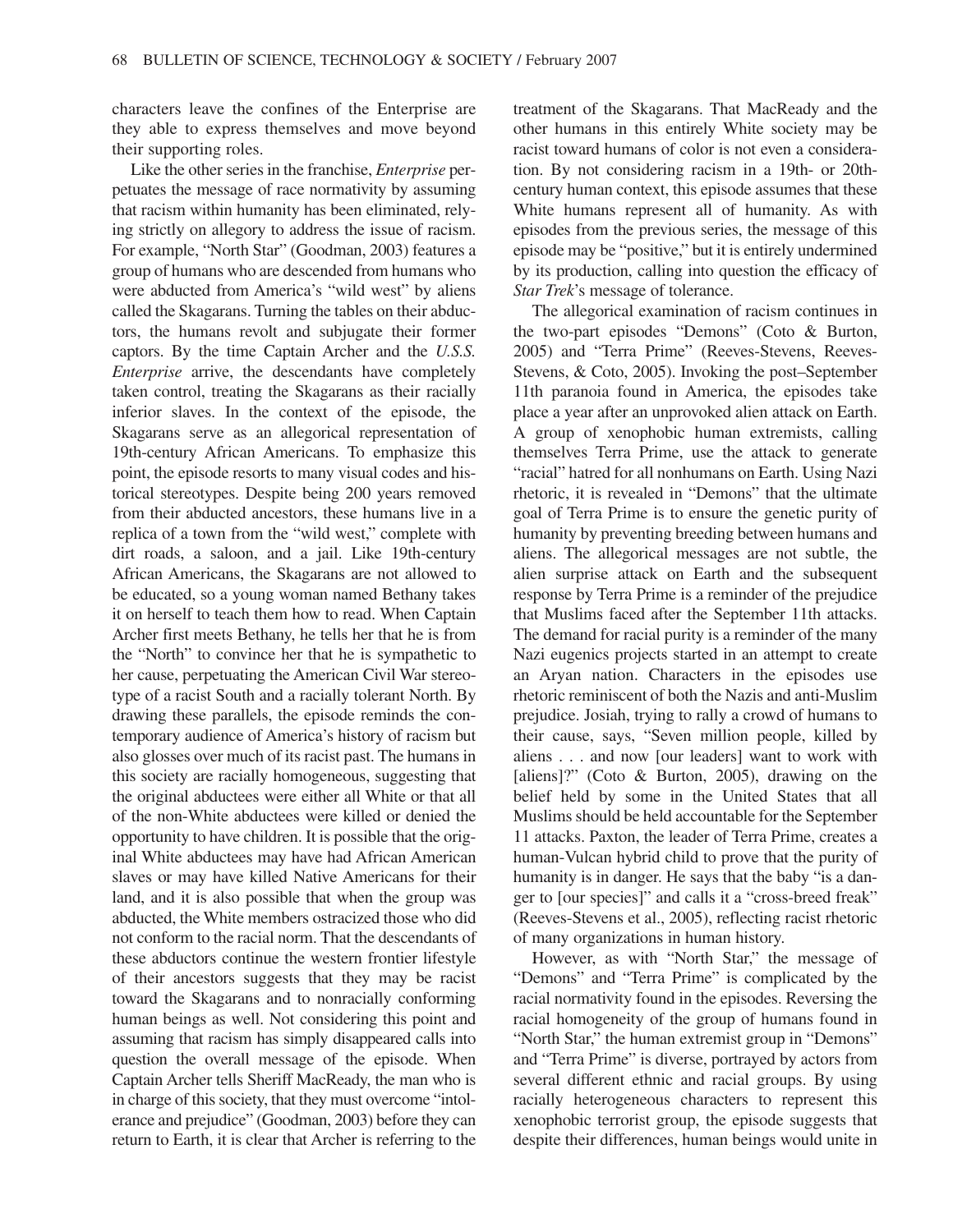a shared hatred of aliens. To emphasize this unity, much of the anti-alien rhetoric is given to African American members of Terra Prime, including Josiah, mentioned in the previous paragraph, and Daniel Greaves, who accuses Trip of fathering a "half-human thing" (Reeves-Stevens et al., 2005). By giving the "racist" rhetoric to the minority characters, the episode ironically suggests the fallacy of their beliefs, especially in the context of the racism and antimiscegenation laws historically directed at African Americans. In fact, the two episodes feature a subplot involving an interracial relationship between Gannet Brooks and Travis Mayweather, further emphasizing the irony of Josiah and Daniel Greaves's comments. Although the audience may realize the inherent problems with their beliefs, the irony is lost on both the characters in these episodes, who remain willfully ignorant of the fact that they are using the same rhetoric as many segregationists in American history and the producers of the series, who simply assume that racism in this homogeneous society has become an anachronism. The very fact that neither Josiah nor Greaves are troubled by co-opting the racist rhetoric used to subjugate their 20th-century ancestors emphasizes the homogeneous nature of humanity in *Enterprise*'s projected future, a future that suggests that minoritized groups have adopted the norms of a privileged majority, seemingly believing that racism should be footnoted in history. As with several previous episodes in the *Star Trek* franchise, "Demons" and "Terra Prime" allegorically promote a message of racial tolerance. Unfortunately, the means by which this message is delivered simply perpetuate the racism that the producers are trying to eliminate.

In examining each *Star Trek* series, it is clear that the liberal humanistic message of the producers is undermined by their assumption of racial and cultural norms. Although casting a racially diverse and multicultural crew was considered progressive when the original series debuted in 1966, the 21st-century audience expects more from a franchise that claims to espouse liberal values. To truly advance a liberal humanistic cause, any future *Star Trek* television series would have to address the racial and cultural normativity of its predecessors. Instead of projecting a future that is ostensibly European and American, the producers of the next *Star Trek* series could project a future that acknowledges the contribution of other cultures and nationalities. An example of this type of projected future is seen in Joss Whedon's science fiction television series *Firefly*, which imagines a universe based on a Sino-American alliance and features characters who switch between English and Mandarin dialogue. Additionally, characters in *Star Trek* should be given the opportunity to criticize the homogeneity of the Federation or at the very least be allowed to exhibit cultural and racial characteristics that differ from the norm. Although the *Star Trek* franchise typically features "raced" (non-Caucasian in *Star Trek*'s racially normative world) characters who have adopted American or Western norms, a future series might feature similarly "raced" characters that exhibit values of other human cultures, or this hypothetical series could feature a "nonraced" (Caucasian) character that has been raised in a non-American and non-Western society. Such characters would destabilize the normativity found throughout the franchise and would present a future more inclusive than the one it currently projects.

The liberal humanist message of the *Star Trek* franchise, which advocates a future without racism, sexism, and other forms of prejudice, is admirable. Gene Roddenberry's vision of humanity's future was celebrated by Martin Luther King Jr., who believed Uhura was one of the only positive representations of a Black woman on television. However, this utopian vision of the future is undermined by the inadvertent assumption of racial and cultural normativity. By relying on allegory to address the issue of race, the producers created a future that privileges one race as normal as opposed to a future without racism. Although allegory was the only way to address the issue of race in the 1960s, perhaps excusing the original series, the last three iterations of the franchise are not so easily excused. With notable exceptions, *Deep Space Nine*, *Voyager*, and *Enterprise* continue to assume a stance of racial normativity despite having the freedom to address race and racism in a contemporary, human context. *Star Trek*'s progressive message is one that definitely has a place on American television, but the producers of any future *Star Trek* series must realize that all races and cultures should be given an equal opportunity to contribute to a future that is free of racism and prejudice.

## **References**

- Armen, M. (Writer), & Taylor, J. (Director). (1968). The paradise syndrome [television series episode]. In G. Roddenberry (Producer), *Star trek*. Los Angeles: Paramount Pictures.
- Behr, I. (Writer), & Allen, C. (Director). (1994). The maquis, part 2 [television series episode]. In L. Behr, R. Berman, S. Oster, & M. Piller (Producers), *Star trek: Deep space nine*. Los Angeles: Paramount Pictures.
- Behr, I., Beimler, H. (Writers), & Brooks, A. (Director). (1998). Far beyond the stars [television series episode]. In I. Behr, R. Berman, S. Oster, M. Piller, & T. Potts (Producers), *Star trek: Deep space nine*. Los Angeles: Paramount Pictures.